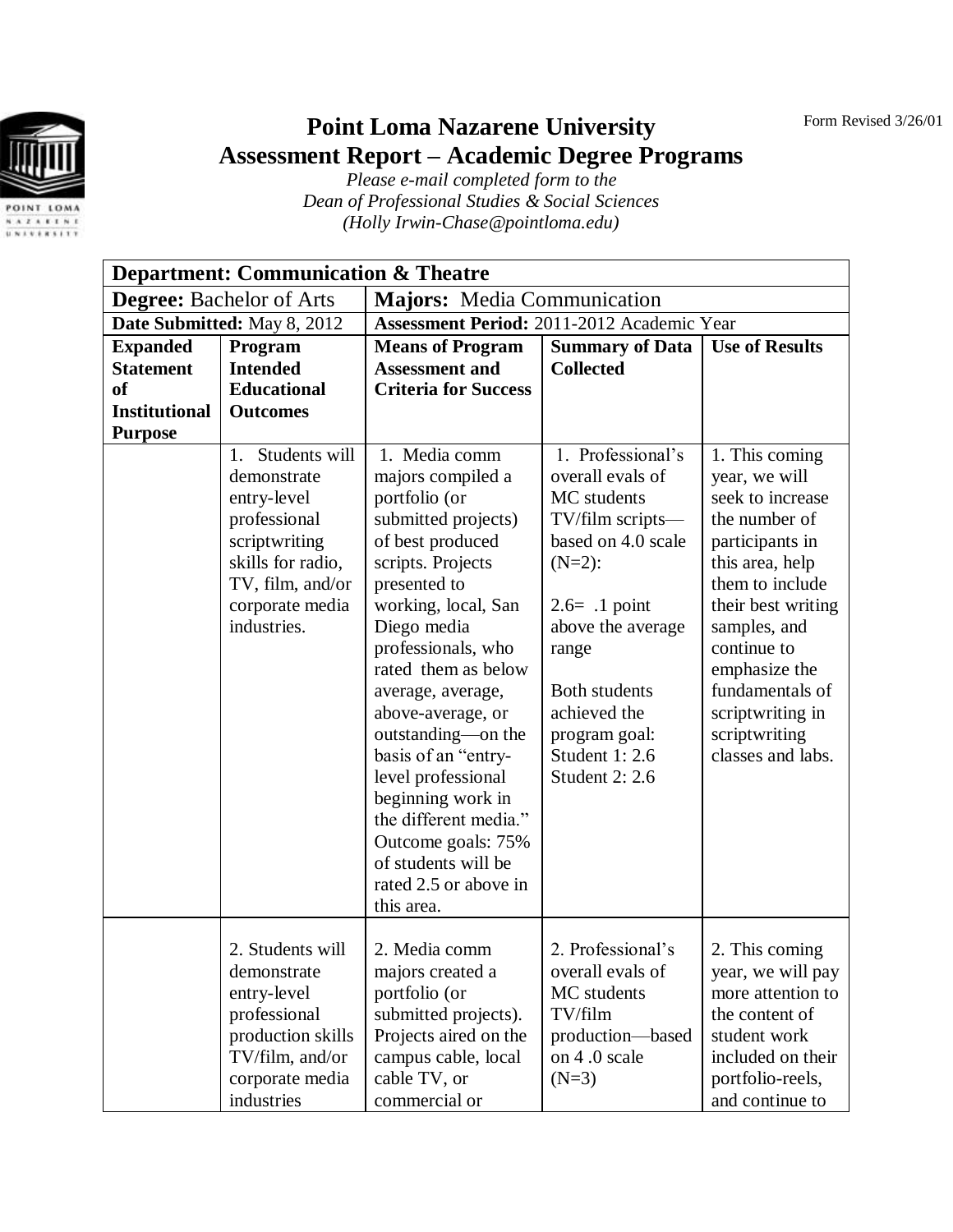|                  | public broadcast TV    | Cum Ave: $2.7 =$     | work towards      |
|------------------|------------------------|----------------------|-------------------|
|                  |                        |                      |                   |
|                  | or radio stations,     | between average      | improving         |
|                  | and/or won awards.     | and above average    | student           |
|                  | Samples of student's   | rating.              | production        |
|                  | production work        |                      | techniques in     |
|                  | presented to           | Three $(3)$ of the   | production        |
|                  | working, local, San    | four $(4)$ graduates | classes and labs. |
|                  | Diego media            | performed at or      |                   |
|                  | professionals, who     | above the 2.5 goal   |                   |
|                  | rated them as below    | This meets the       |                   |
|                  | average, average,      | program goal.        |                   |
|                  | above-average, or      |                      |                   |
|                  | outstanding—on the     |                      |                   |
|                  | basis of an entry-     |                      |                   |
|                  | level professional     |                      |                   |
|                  | beginning work in      |                      |                   |
|                  | the different media.   |                      |                   |
|                  | The outcome goals is   |                      |                   |
|                  | that seventy-five      |                      |                   |
|                  | $(75)$ percent of      |                      |                   |
|                  | students will be rated |                      |                   |
|                  | 2.5 or above in this   |                      |                   |
|                  | area.                  |                      |                   |
|                  |                        |                      |                   |
|                  |                        |                      |                   |
|                  |                        |                      |                   |
|                  |                        |                      |                   |
|                  |                        |                      |                   |
|                  |                        |                      |                   |
|                  |                        |                      |                   |
|                  |                        |                      |                   |
|                  |                        |                      |                   |
|                  |                        |                      |                   |
|                  |                        |                      |                   |
|                  |                        |                      |                   |
|                  |                        |                      |                   |
|                  |                        |                      |                   |
|                  |                        |                      |                   |
|                  |                        |                      |                   |
| 3. Students will | 3. Media comm          | 3. Professional's    | 3. This coming    |
| demonstrate      | majors created a       | overall evals of     | year, we will     |
| entry-level      | portfolio (or          | MC students          | continue to work  |
| professional     | submitted projects)    | performance—         | towards           |
| performance      | showcasing their       | based on             | increasing the    |
| skills in TV,    | performance skills.    | 4.0 scale $(N=1)$    | number of         |
| film, and/or     | Samples of their       |                      | student           |
| corporate media  | work were presented    | Cum Ave: $3.1 = a$   | participants      |